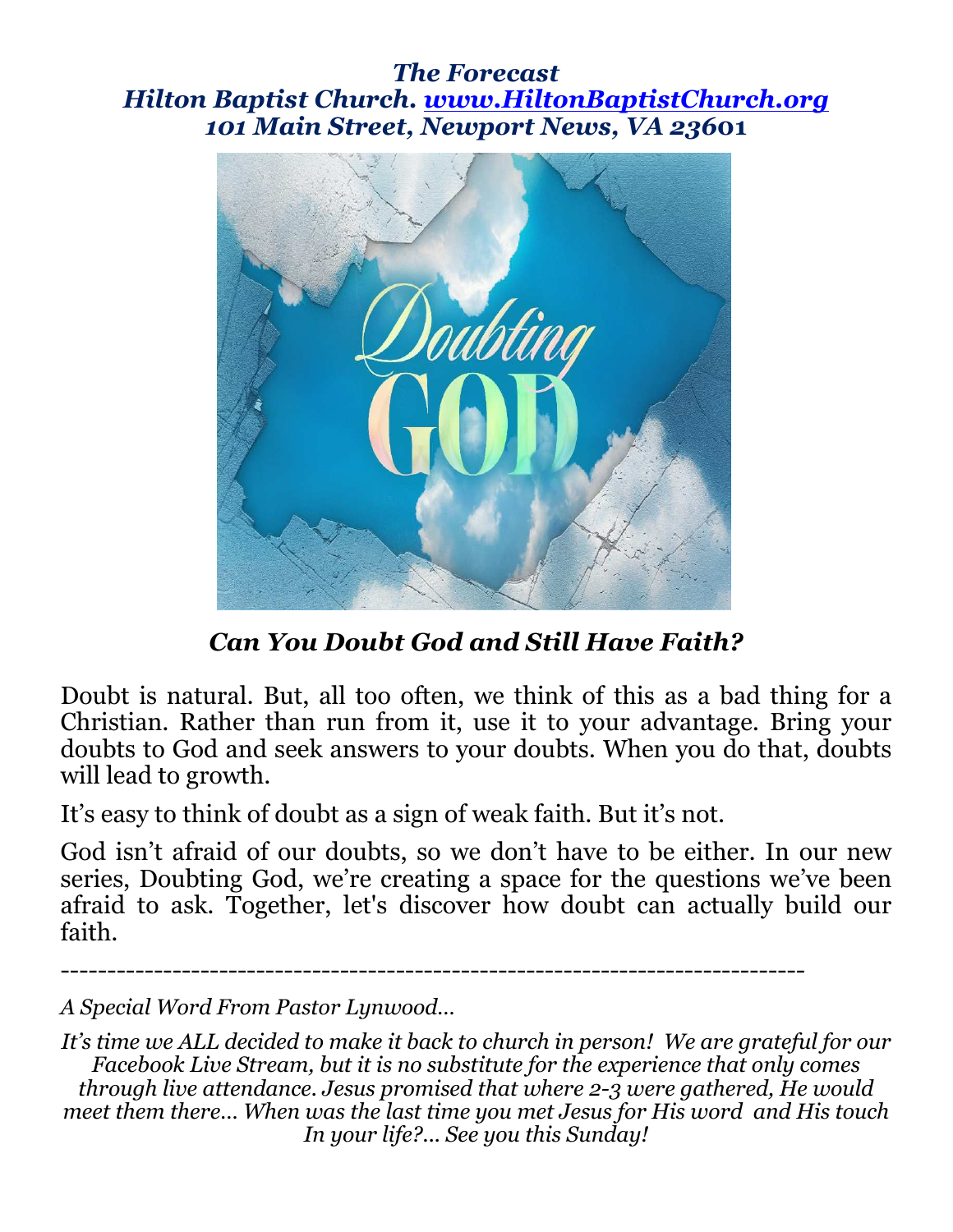

#### *Dealing With Our Doubts!*

*"Immediately the father of the child cried out and said, 'I believe; help my unbelief!'" Mark 9:24* 

I've been a believer for almost four decades now. Or at least that was what I would have told you until recently. Don't get me wrong. I gave my 10-year-old heart fully to Jesus, and I've never looked back. I know He's my Savior, Lord and that he has filled me with His Holy Spirit., and each year has brought experiences with Him that are growing in me maturity, love and passion for God.

I'm still a work in progress, but He's clearly at work! However, the dawning realization Jesus has given me this year is a painful gift. He's giving me a startling look at how unbelief has permeated my life.

While seeking a word from God for guidance recently, I heard Him whisper the word "believe" into my heart. This word is going to be easy, I thought. I've known it since I was a little boy!

As I sat in complete silence in the presence of God a few weeks ago, I wrote all the areas where my faith wavers and doubt prevails  $-$  in my ministry, my job, my calling ... the exposing list went on and on. I knew God was showing me truth by the way I worry sometimes and by the nights I toss and turn. I know it's true by my control-freak ways and the times I try to "help" Him manage my life.

I wanted to argue with God and tell Him that I do love Him and believe Him, but all I could whisper was the cry of a father from long ago, "I believe. Help my unbelief!"

Mark 9:14-29 tells the story of a father who was struggling. His son was mute and had severe convulsions that endangered him, so he had brought the boy to the disciples who were unable to heal him.

Then, the father approached Jesus with a pebble of faith and a mountain of doubt and said, *"If you can do anything, take pity on us and help us."* (vs. 22) Jesus' response to him holds indignation and challenge that rings in my ears, *"'If you can'?"* said Jesus*. 'Everything is possible for him who believes.'" (vs. 23)* 

In the past, I've been so much like that father.

When the circumstances seem overwhelming …

When my own abilities have run dry …

When others have failed to help …

In Jesus' answer to the father, Jesus puts doubt to rest. He's simply waiting for our faith to come in line with His power.

*On the grace journey together with you, Lynwood*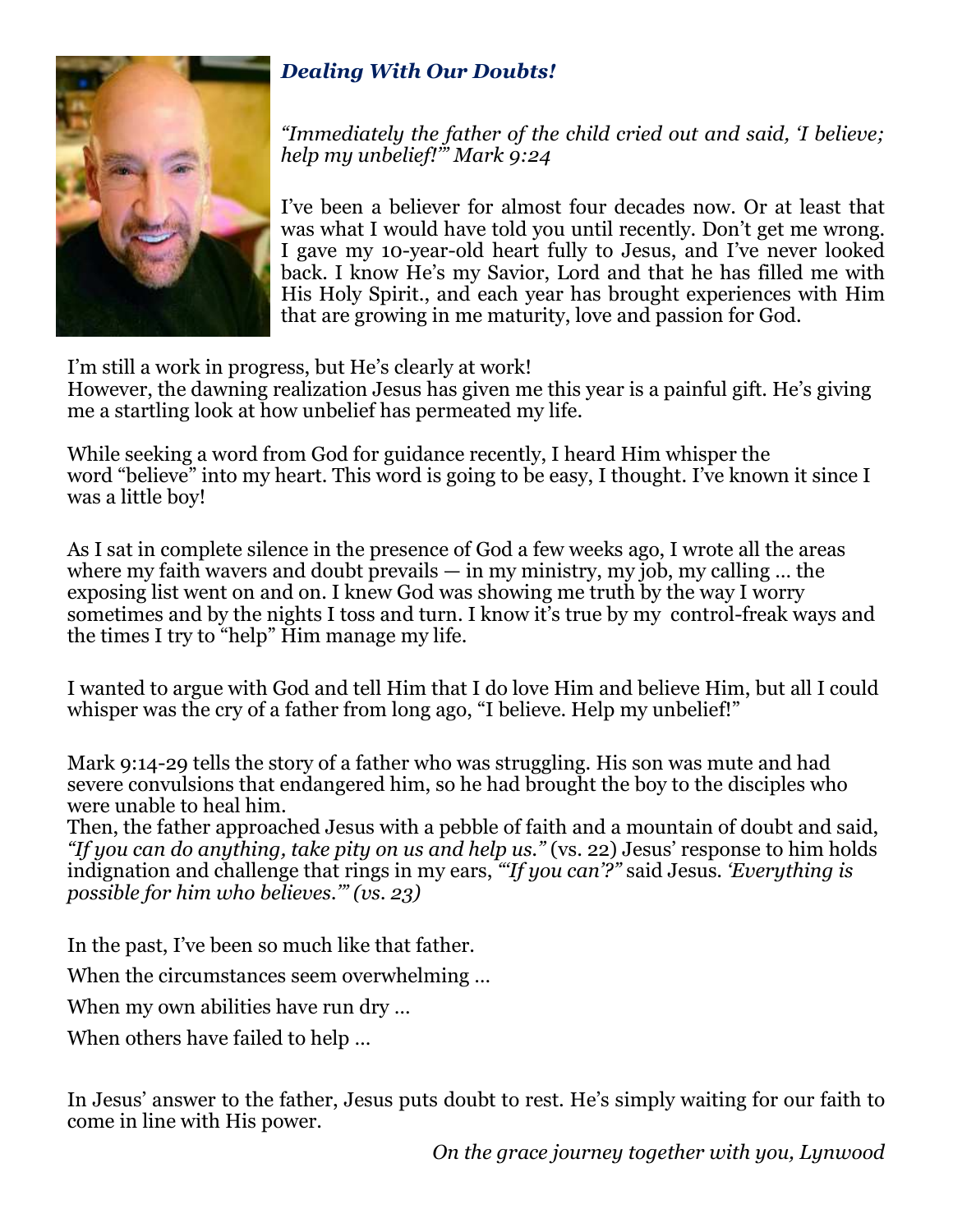# **The Hilton Baptist Church Record**

### **Lynwood Wells, Pastor**

### **April 19, 2022**

*Serving our Community with the Love of Jesus!* 

Budget \$664.25

Annie Armstrong \$275.00 Cash in Cash out– Sonshine Kids \$550.00

Food Pantry \$ 50.00

Total Deposit \$1539.25

#### *Calendar*

#### *Tuesday, April 19th*

1pm—2pm Food Distribution

*Wednesday, April 20th* 

7pm Facebook Bible Study

*Thursday, April 21st* 

1pm-2pm Food Distribution

#### *Sunday, April 24th*

10am Live Worship at HBC Virtual Worship Online 10am Sonshine Kids Food Collection Sunday



*Annie Armstrong Easter Offering* 

Total to date \$1545.00

*Tuesday, April 26th*  1pm– 2pm Food Distribution *Wednesday, April 27th*  7pm Facebook Bible Study *Thursday, April 28th*  1pm-2pm Food Distribution *Friday, April 29th*  5:30pm-6pm Community Dinner *Saturday, April 30th*  Soles for Souls Walk Sandy Bottom Park 10:30am *Sunday, May 1st*  10am Live Worship at HBC

Virtual Worship Online 10am Sonshine Kids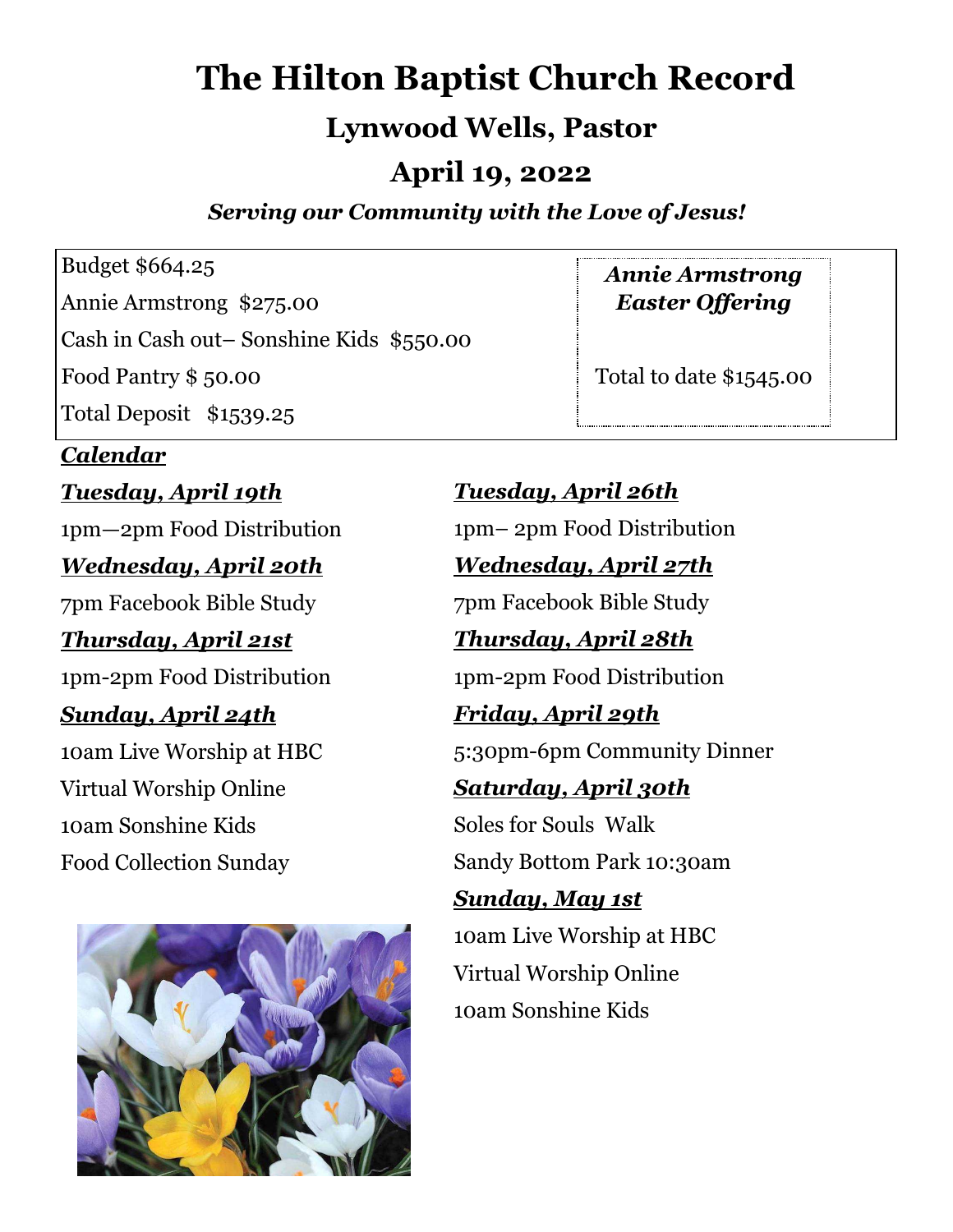

# *PBA Vision Night Sunday April 24th*

Will be in person at Ivy Memorial Baptist Church at 6:30 PM; and on line at https://peninsulabaptist.org/vision-night/.

### *Would you like to work with 2 and 3 year old's?*

We have started a class to cover this age group. We are looking for helpers...not every week but maybe one week a month. If you are interested please contact Dreama as soon as possible!

### *Lock up/ Hall Monitor*

4/24 Joe Caskie 5/1 Roger Cooke

## *Counter*

4/25 Kathy Caskie 5/2 Sue Monfalcone

# *Kids Church Helper*

4/24 Nadine Stephenson/ Youth 5/1 Kathy Caskie

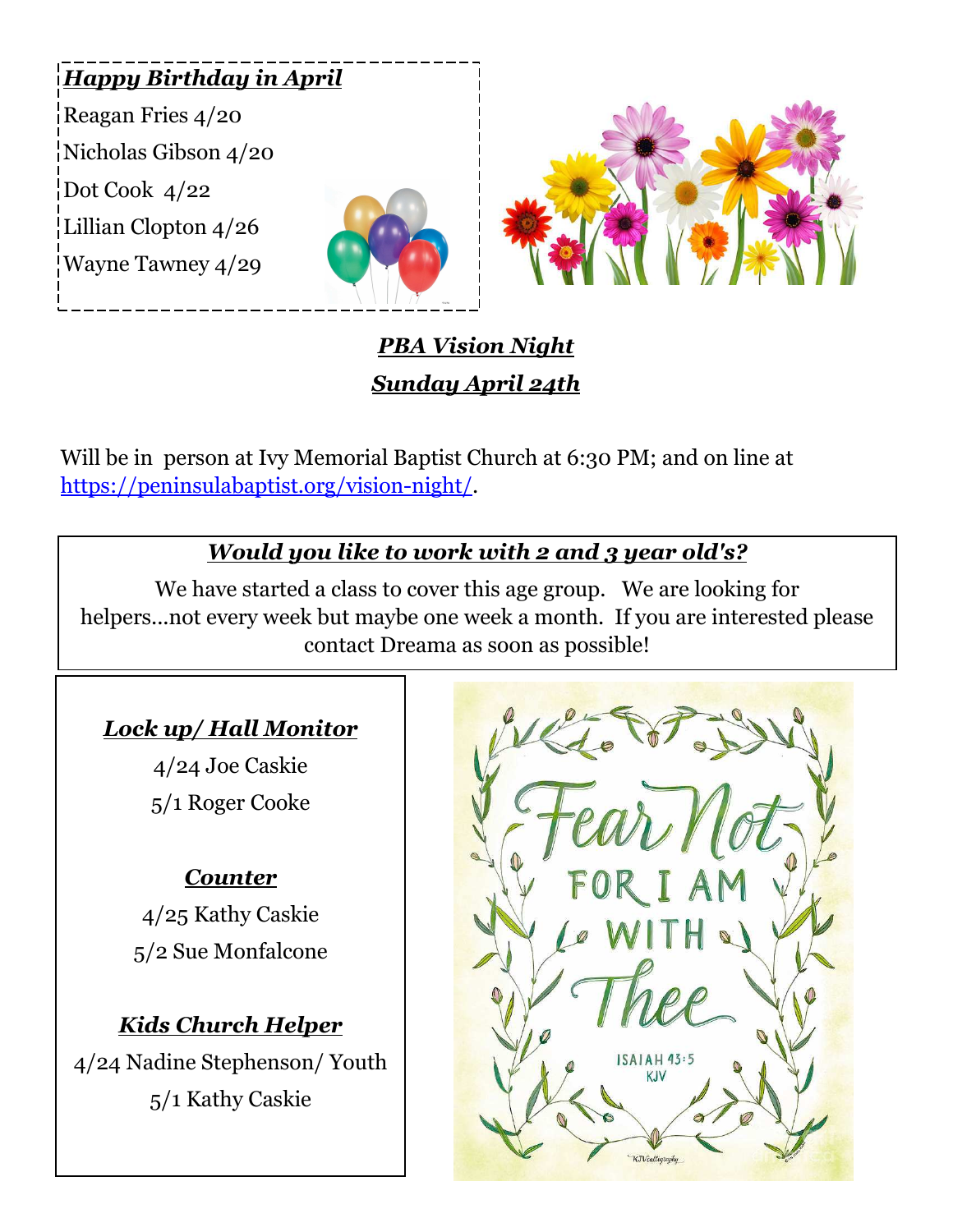### *Missions Outreach—Pam Cooke 660-4226*

### *Food Pantry at HBC*

HBC gives food away on Tuesdays and Thursday. See Sue Monfalcone

to volunteer and for more information on how you can help. Bring your non-perishable food to restock the pantry the last Sunday of every month.

### *Aluminum Cans*

 Recycle your cans at HBC and help Support missions! Bring them to HBC and place them in the gym or the church office. All money collected goes to missions!

## *Pray for our Missionaries*

RW (Central Asian People) SL (East Asian People) MN, JW (European People)

AK, KN, NP (Northern African and Middle Eastern People) CA (South Asian People) MC (Southeast Asian People) Todd Panter (AL) Manuel Sanchez (GA)

### *Serve The City*

There are many ways you can serve. Go to the website STCpeninsula.com to see how you can serve. You don't have to build anything, there are so many ways to serve. Check it out!



### *Southeastern, Correctional Ministry "Sole for Souls" Walk*

April 30th, Sandy Bottom Park Walk 10:15am Lunch 11:30am. Get donations for this important ministry and come and join the fun. This ministry provides all correctional facilities in the Hampton Roads area with Bible Studies, devotionals, Christian counseling

and other materials and programs. Any amount of donation is appreciated!

# *April Community Dinner*

Our Community Dinner for April is April 29th and we could use your help!

It is a great time when everyone comes together and fellowships with our community as we share the love of Jesus.

If you can help, contact Pa m Cooke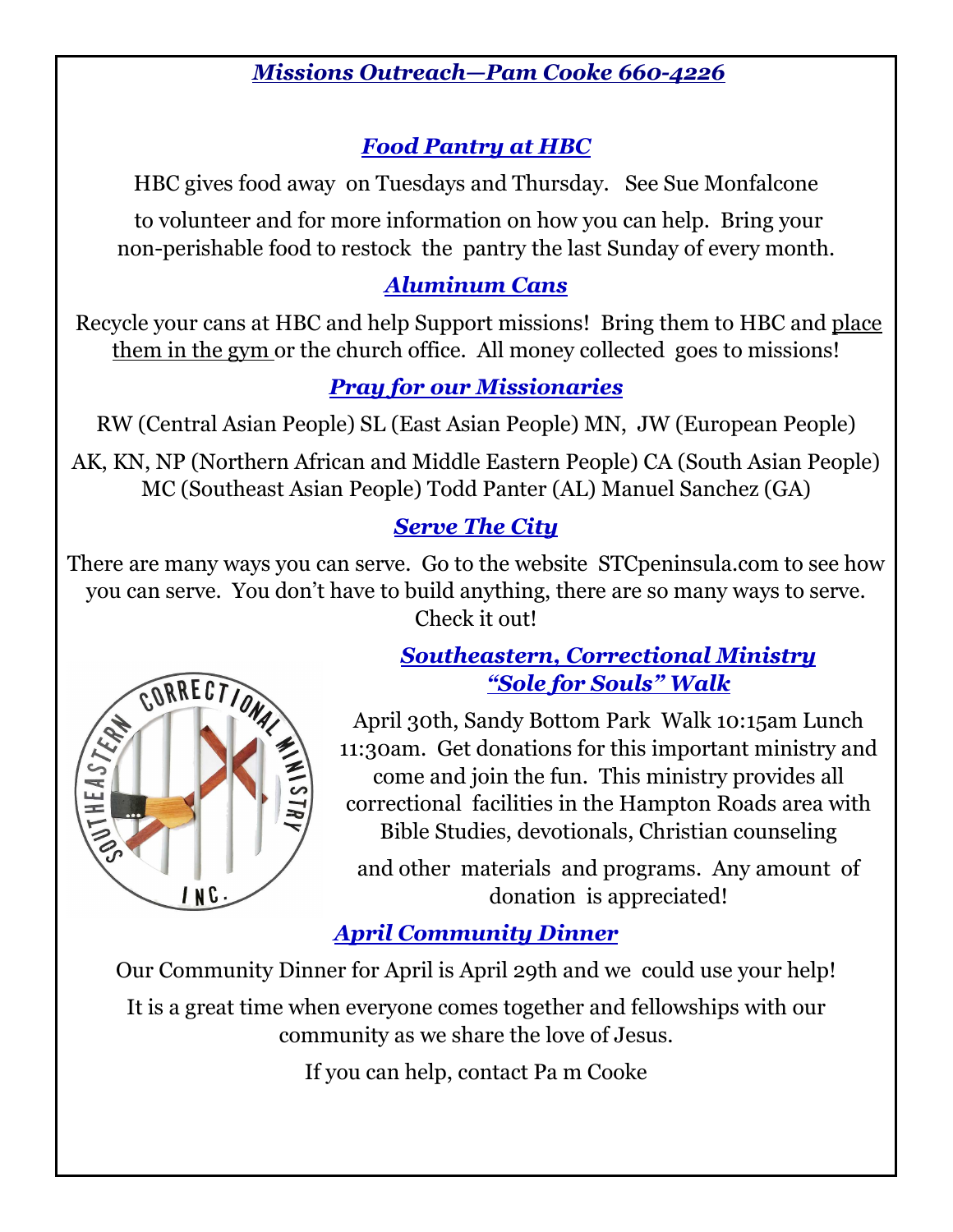

#### *A Sympathetic Jewel*

A young couple was visiting a jewelry store. They browsed through cases of magnificent diamonds with their gleaming yellow light along with many other splendid precious stones.

Among those beautiful stones, one in particular caught his wife's eye. It was completely lusterless and didn't seem to be in the right place. "That is one terrible looking stone, do

you see that?" she said. The curious husband asked a clerk if they could see the stone.

The clerk opened the case, took out the stone and held it in his hand for a few minutes. When he opened it, there was a perfectly flawless stone. There was not a place on it that didn't gleam with the splendor of the rainbow. "How did you do that?" they asked in surprise.

"This is an opal", he replied. "It is what we call the sympathetic jewel. It only needs contact with the human hand to bring out its wonderful beauty." Merely a touch brings out this stone's beauty.

We live in a world where beauty is hidden under sorrow, sin and suffering. How many lives only need the warm touch of human sympathy, love and compassion to make them gleam with a radiant splendor?

Reach out and touch someone this week for His glory! Share with them the love of God. Not only will they receive a glimmer of joy, but you will gleam with His radiance too!

In Isaiah 6:8, the Lord asks, "Whom shall I send, and who will go for us?" Isaiah replies, "Here am I; send me." Be a sympathetic jewel in someone's life today!

#### *Jesus…*

yet they called Him Healer. He had no army, He had no servants, yet they called Him Master. He had no degree, yet they called Him Teacher. He had no medicines,

**7:00 PM**  yet kings feared Him. He won no military battles,

yet He conquered the world. He committed no crime, yet they crucified Him. He was buried in a tomb, yet He lives today.

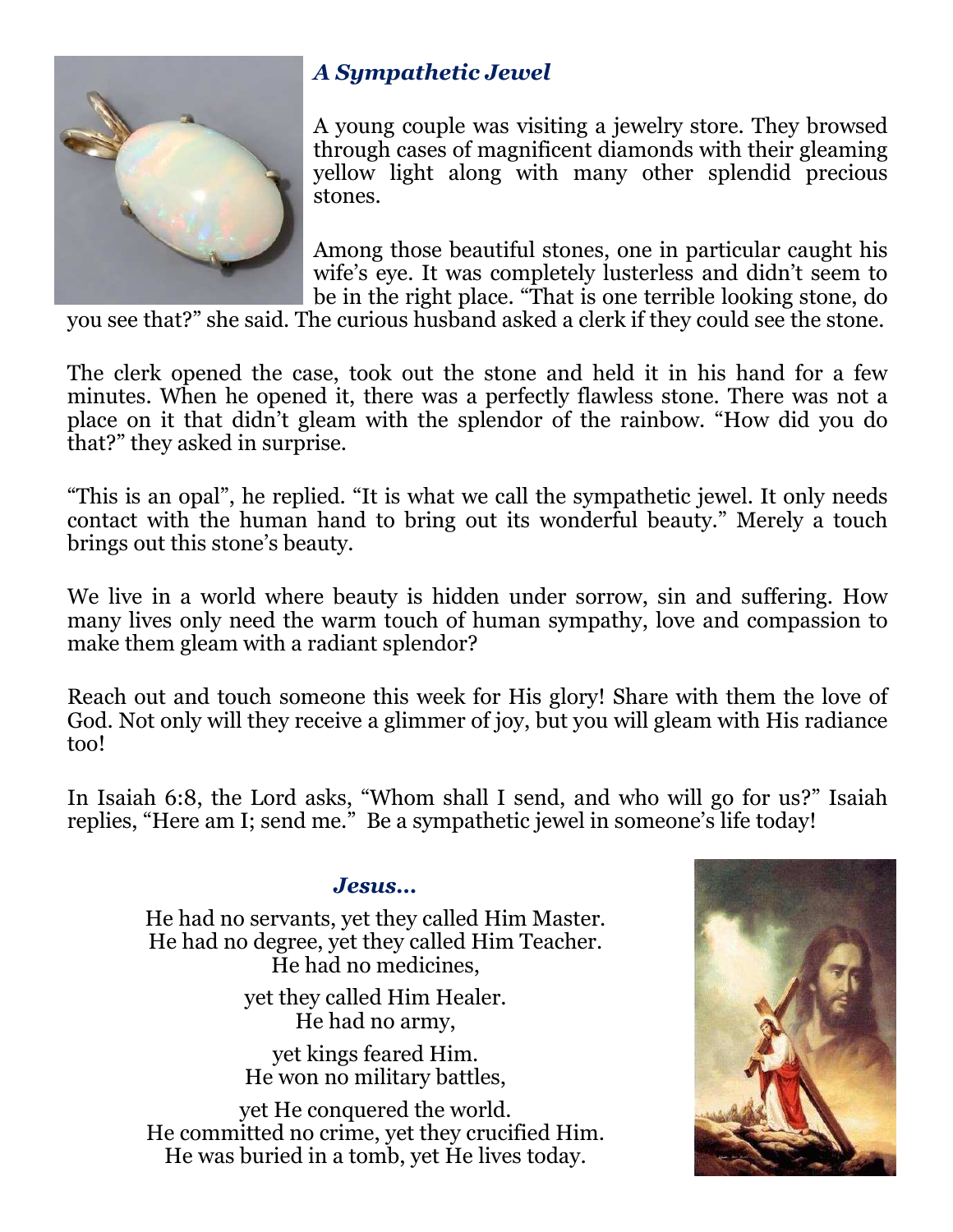

#### *The German Shepherd, Squirrel and Panther*

One day an old German Shepherd starts chasing rabbits and before long, discovers that he's lost. Wandering about, he notices a panther heading rapidly in his direction with the intention of having lunch.

The old German Shepherd thinks, "Oh, oh! I'm in trouble now!"

Noticing some bones on the ground close by, he immediately settles down to chew on the bones with his back to the approaching cat.

Just as the panther is about to leap, the old German Shepherd exclaims loudly ,"Boy, that was one delicious panther! I wonder if there are any more around here?"

Hearing this, the young panther halts his attack in mid-strike, a look of terror comes over him and he slinks away into the trees.

"Whew!" says the panther, "That was close! That old German Shepherd nearly had me!"

Meanwhile, a squirrel who had been watching the whole scene from a nearby tree, figures he can put this knowledge to good use and trade it for protection from the panther. So, off he goes.

The squirrel soon catches up with the panther, spills the beans and strikes a deal for himself with the panther.

The young panther is furious at being made a fool of and says, "Here, squirrel, hop on my back and see what's going to happen to that conniving canine!"

Now, the old German Shepherd sees the panther coming with the squirrel on his back and realizing the squirrel has probably given away his secret thinks, "What am I going to do now?" but instead of running, the dog sits down with his back to his attackers, pretending he hasn't seen them yet, and just when they get close enough to hear, the old German Shepherd says...

"Where's that squirrel? I sent him off an hour ago to bring me another panther!"

#### *Moral of this story...*

*Don't mess with the old dogs... Age and skill will always overcome youth and treachery. Brilliance generally only comes with age and experience!*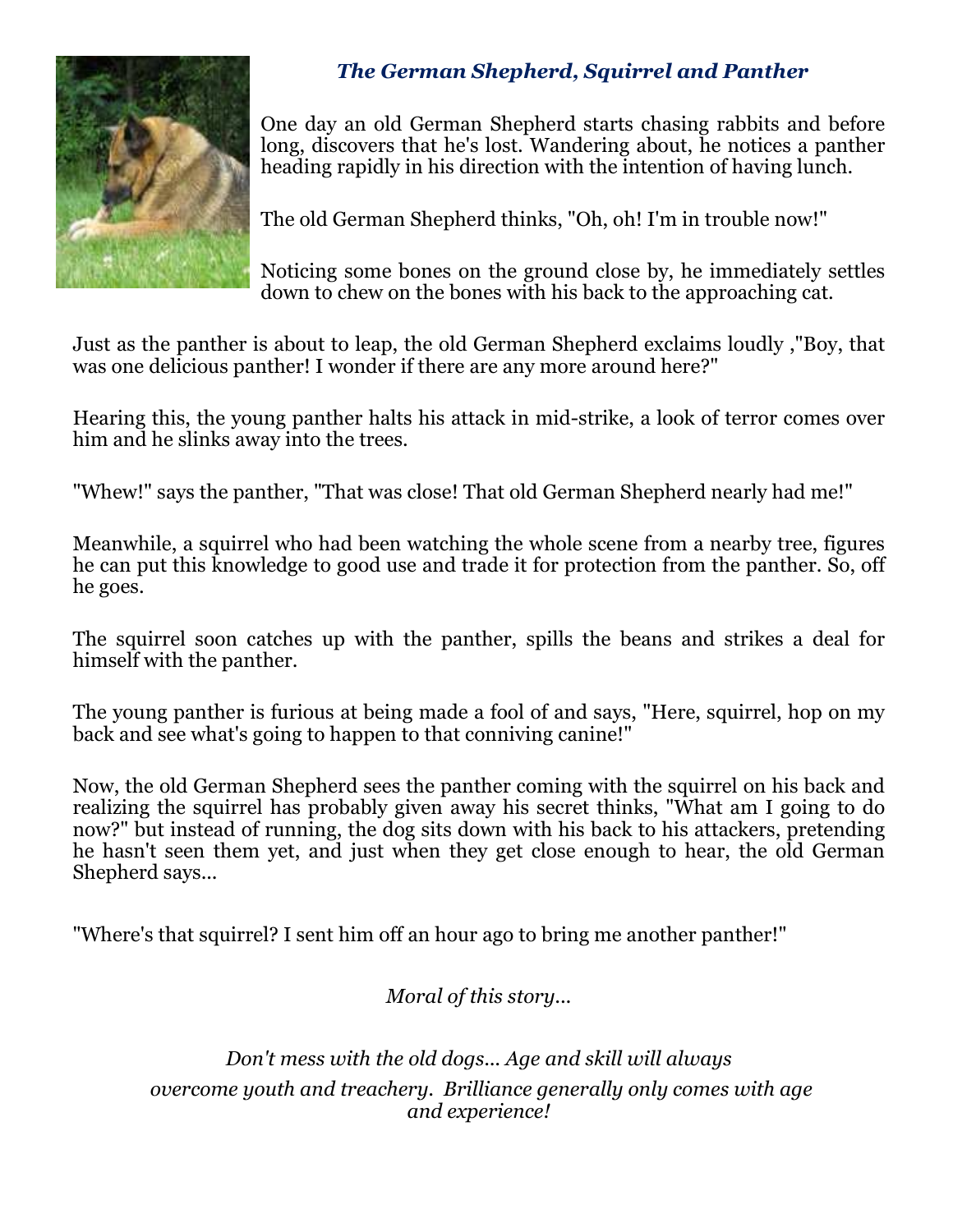

### *Our Longing To Be Loved*

Let's face the fact. Everyone longs to be loved.

Most people will do anything to find love. And as we study the Scripture, we recognize that God goes to great extremes to demonstrate His love for us. He longs to love us, even at our worst. He offers His forgiveness to all, even the most unlovable people.

This gets to the heart of the questions that haunts our hearts and minds. We can accept that God loves us because that is His nature. But we want to ask on a deeper lever. Can God forgive me? That's a good question.

You see, we all suffer from human brokenness and imperfection. Maybe our sin is not doing drugs, illicit sex, smoking, or alcoholism. Maybe our sin is a temper we can't seem to control; or a fear that overwhelms us; or an inability to trust. Maybe our sin is our inability to control our tongue, gossiping and telling lies about others, slicing people up with our words. Maybe it is our impure thoughts.

Regardless, if our sins are big or if they are small, the bottom line is that we are all in need of forgiveness. Forgiveness of sins is nothing less than the embrace of a loving God around sinful man. How do we experience that embrace? Found in the words, *". . . just as in Christ God forgave you*" (Ephesians 4:32 NIV), is the secret to understanding how we can experience the forgiveness of sin and how we can experience the embrace of our Heavenly Father.

According to Ephesians 5:2 Christ "loved us and gave himself up for us as a fragrant offering and sacrifice to God". Christ died for us. Jesus paid the highest price possible—His sacrifice on the cross, to give us the greatest gift possible—the forgiveness of sin.

When we are confronted by the cross, we recognize that our forgiveness did not come cheap. Jesus deserved commendation and compassion, but he got a cross. The cross is the heart of Christianity because of man's sin.

Jesus' death saves us from sin, death, and hell. The cross shows us how difficult and painful it was for God to forgive our sins, how far Jesus was willing to go to forgive our sins, and how costly it is to forgive our sins.

The cross is the heart of Christianity. It reveals the heart of Jesus. It shows the price that Jesus was willing to pay for the forgiveness of our sins so that we could feel the loving embrace of our Heavenly Father – and you can feel His loving embrace today.

Simply reach out today and receive it in faith!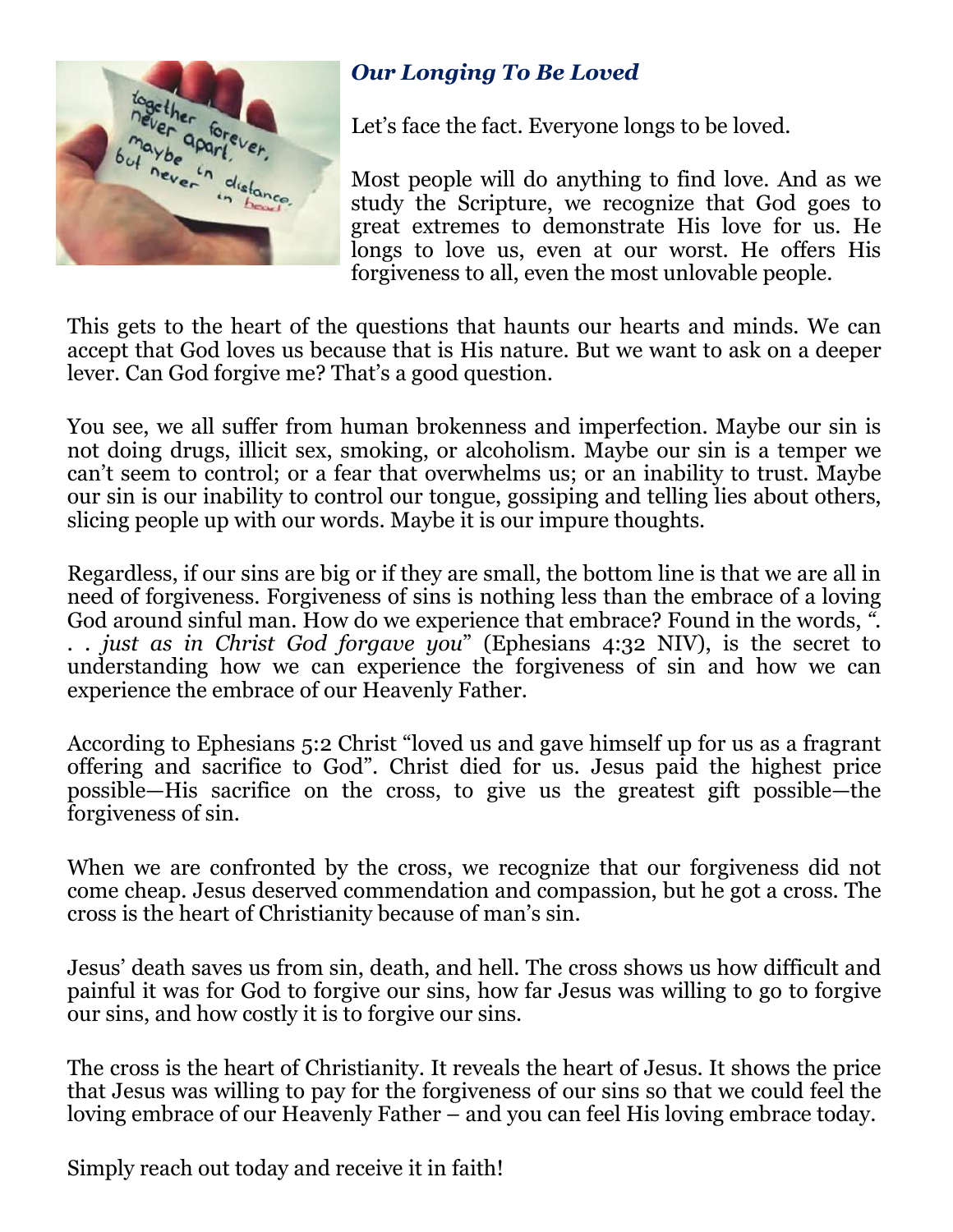### *A Listening Spirit*



*"For by wise guidance you will wage war, and in abundance of counselors there is victory." – Proverbs 24:6* 

Seeking advice is an important, yet difficult, habit to cultivate. It requires humility and admitting that we might be wrong. We need to admit that we don't have all the answers and that we need help.

We often actively approach people we respect for advice. But we can also approach people we normally would not seek out, those we might not feel have anything important to say, those who have not helped us in the past, or even people we find irritating or spiritually immature – even novices (Psalm 8:2). Sometimes observations and opinions are given without our consent or request.

As the Bible tells us, there is victory "in abundance of counselors" and listening to the perspective of many people. It's possible to gain some important insights from anyone, regardless of their background or our past relationships, even if they're not 100% correct.

This process also requires sensitivity and discernment. It is impractical and foolish to accept the advice of everyone. We need to develop the right attitude and not be proud or self-centered but humble, willing to listen. In that spirit, we become more sensitive to God's leading, correction, and guidance.

We always must be careful to check every opinion and recommendation against the Bible to be sure our decisions are consistent with the Word. We need to pray about every situation and be sensitive to the Spirit and His leading.

*"Father, I humble myself before You. Help me be a good listener. Give me discernment. In Jesus' name, Amen!"*

#### *"The Monkey & The Zoo Keeper"*

One day the zoo-keeper noticed that the monkey was reading two books - the Bible and Darwin's The Origin of Species.

In surprise he asked the ape, "Why are you reading both those books"?



"I am just trying to find out whether I am my brother's keep…. Or my keeper's brother?"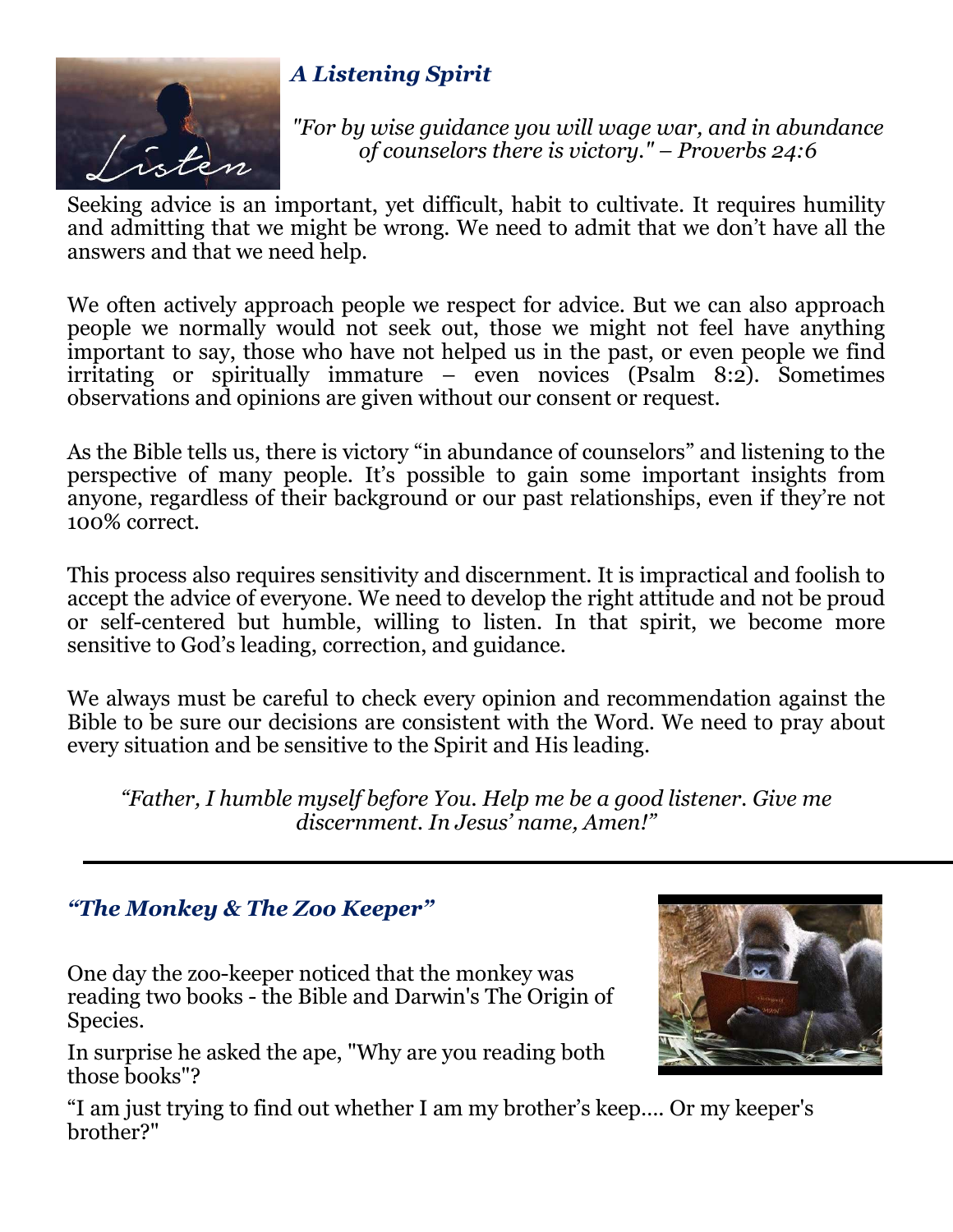

#### *It's Your Move!*

There's a story I have often told about a man and his wife who are driving to town one day. As he sits behind the steering wheel driving, she's all the way over on the other side of the car with her elbow out the window.

Reflecting on their relationship and feeling distant from her husband, she said to him, "You know honey, we don't sit close together in the car like we use to." The husband replied, "I'm sitting behind the steering wheel; if we don't sit as close as we

used to, I'm not the one who moved."

I think of that story any time I hear people mention that they don't feel as close to God as they used to. They remember back to days when their spiritual walk was alive and vibrant, and they are discouraged at how cold and distant things seem today. If God seems like He is far away from you today, you need to remember that He's not the one who moved!

#### *One Last Laugh…*

A man had been in business for many years, and the business was going down the drain. He was seriously contemplating suicide and he didn't know what to do. He went to a minister to seek his advice.



The man told the minister about all of his problems in the business and asked what he should do. The minister said, "Take a beach chair and a Bible and put them in your car, and drive down to the edge of the ocean. Go to the water's edge. Take the beach chair out of the car, sit on it, and take the Bible out and open it up. The wind will blow the pages for a while, and eventually the Bible will stay open at a particular page. Read the Bible and it will tell you what to do."

The man did as he was told. He placed a beach chair and a Bible in his car and went to the beach. He sat on the chair at the water's edge and opened the Bible. The wind blew the pages of the Bible and then stopped at a particular page. He looked down at the Bible and saw what he had to do.

Three months later, the man and his family come back to see the minister. The man was wearing a \$1,000 Italian suit. His wife was all decked out with a full-length mink coat and their child was dressed in beautiful silk. The man handed the minister a thick envelope full of money and told him that he wanted to donate this money to the church to thank the minister for his wonderful advice.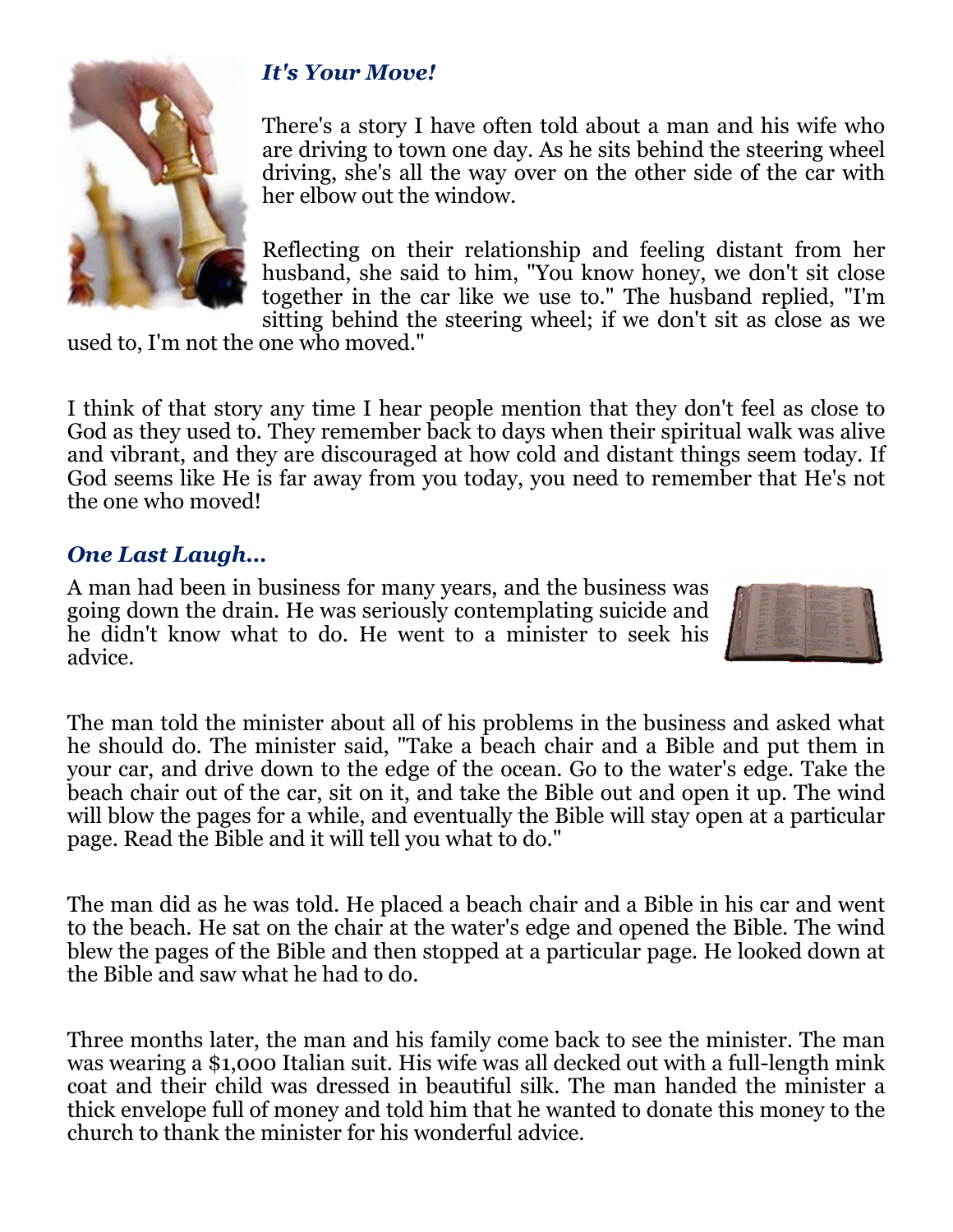#### *Out in the Desert*



*"a voice of one calling in the desert, `Prepare the way for the Lord, make straight paths for him.'"* – Mk 1:3 & Is 40:3

The gospel of Mark begins with a prophecy from the Old Testament prophet Isaiah. Some 700+ years before Christ's birth, the prophet Isaiah said that John the Baptist would be ordained to prepare the way

for Christ's coming. John's job would be to challenge people to turn from their sinful ways and instead, look to God. He would bring the good news (the gospel) to the people of Jerusalem. That good news could be summed us as: "Here is your God" (Isaiah 40:9).

John the Baptist was to prepare a path out of the wilderness of a lost world and lead people to Jesus. Jesus commands all Christians to do the same. We are called to share the good news... to be a voice in the desert preparing the way to the Lord. Today's desert may not be the same as the desert John the Baptist preached in, but any life filled with sin is a wasteland.

Who do you know that needs to know the way to the Lord? Who do you know that is struggling for a new direction, searching for meaning, for protection, for peace, and for truth? Can you remember how desperate things were for you before you knew the good news? ...when you were stuck in the desert?

You don't need to know all the answers. Christ is the answer! You just have to make a path for them to Christ. Reach out, tell them how following Christ has changed your life. Cry out to them "Behold your God!"

#### *Have You Ever Wondered...*

Just some questions I have always wondered about…

Is there another word for synonym?

Where do forest rangers go to "get away"?

What do you do when you see an endangered animal eating an endangered plant?

- Would a fly without wings be called a walk?
- If a turtle doesn't have a shell, is he homeless or naked?
- Can vegetarians eat animal crackers?
- If the police arrest a mime, do they tell him he has the right to remain silent?
- Why do they put Braille on the drive-through bank machines?
- How do they get deer to cross the road only at those yellow road signs?